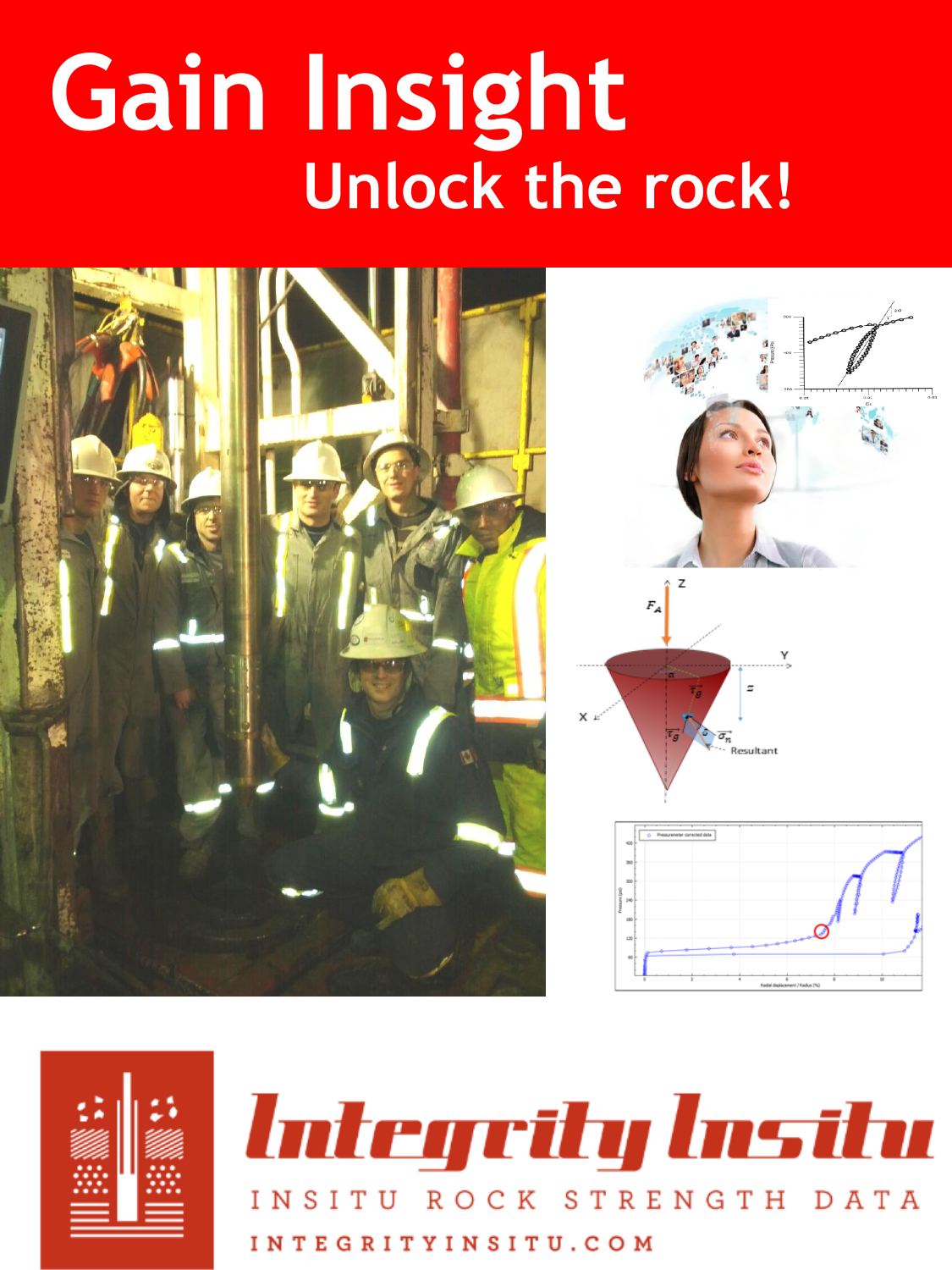## **Physical acquisition of rock properties and stress magnitudes.**

#### **Intelligent Packer** ➢ Instrumented membrane  $\sigma_i$ that measures the rock's response to applied force G-Function **Mini-Frac** 0.554<br>38.74  $\triangleright$  Low volume, high pressure: 0.554 fluid injection  $0.70$ 0.90 1.00 Step: Penetrat Frame: 565 **Shear Head** 3. Mises Time: 870.256348 Avg: 75% ➢ Downhole combination of a direct shear box test and a 'scratch test'





Deformation Scale Factor: +1.000e+00

145 30 BST 2015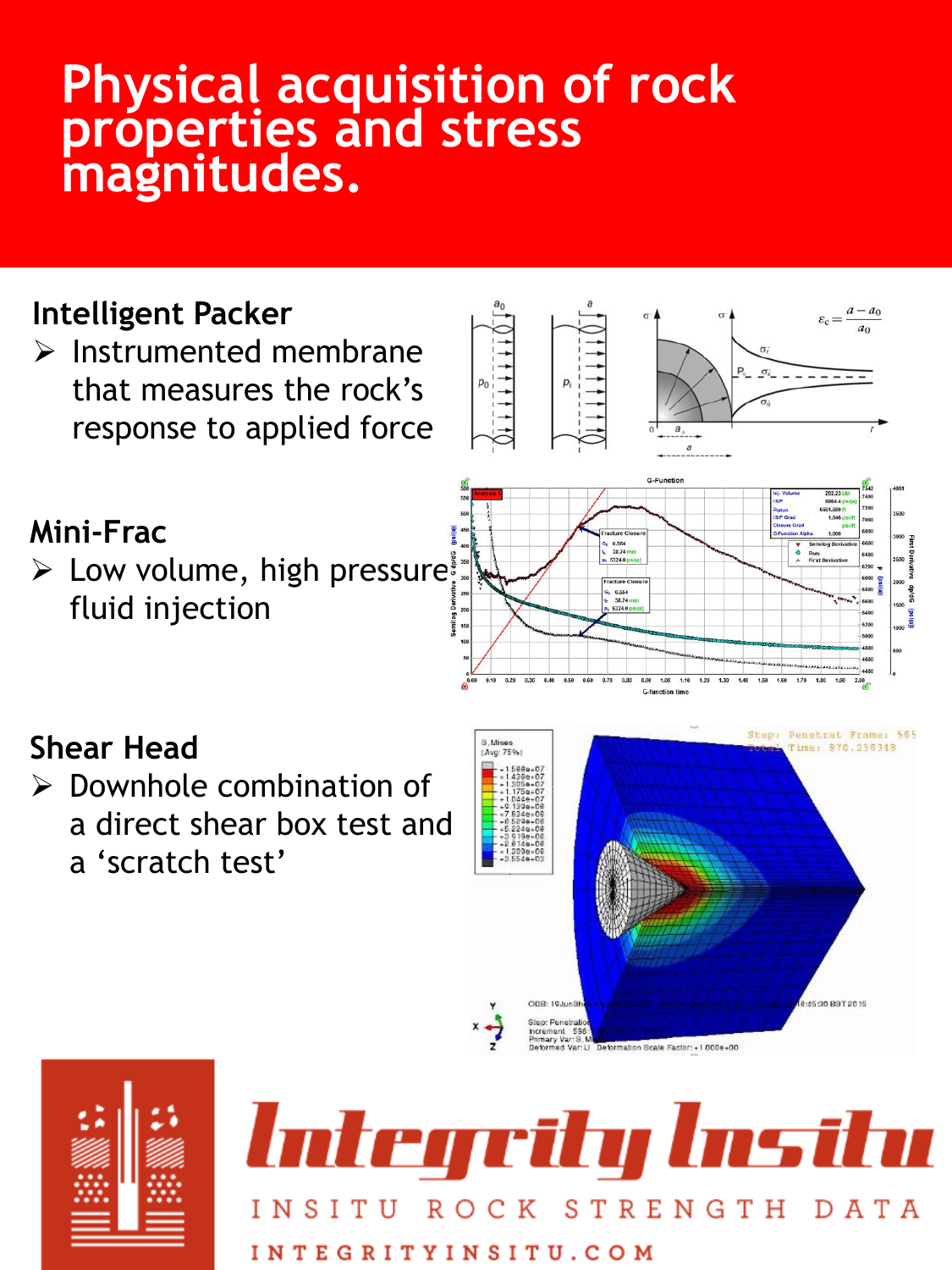# **Universal data that crosses industry borders.**

#### **Physically Measured via the HTHP Insight Tool:**

Minimum In Situ Stress Permeability Average In Situ Stress Shear Modulus Limit Pressure Residual Strength Stress Anisotropy Orientation Cohesion Friction Angle UCS Tensile Strength Brittleness

#### **Finite Element Modelling Outputs:**

Effective Insitu Horizontal Stress Undrained Shear Strength Undrained Shear Modulus Unloading Shear Strength Shear Stiffness Coefficient Shear Exponent of Elasticity Maximum Shear Modulus Insitu Pore Pressure Dilation Angle Critical State Friction Angle Dynamic Viscosity of Pore Fluid

#### **Readily Derived:**

Young's Modulus Poisson's Ratio





Interprity Insilu INSITU ROCK STRENGTH DATA INTEGRITYINSITU.COM